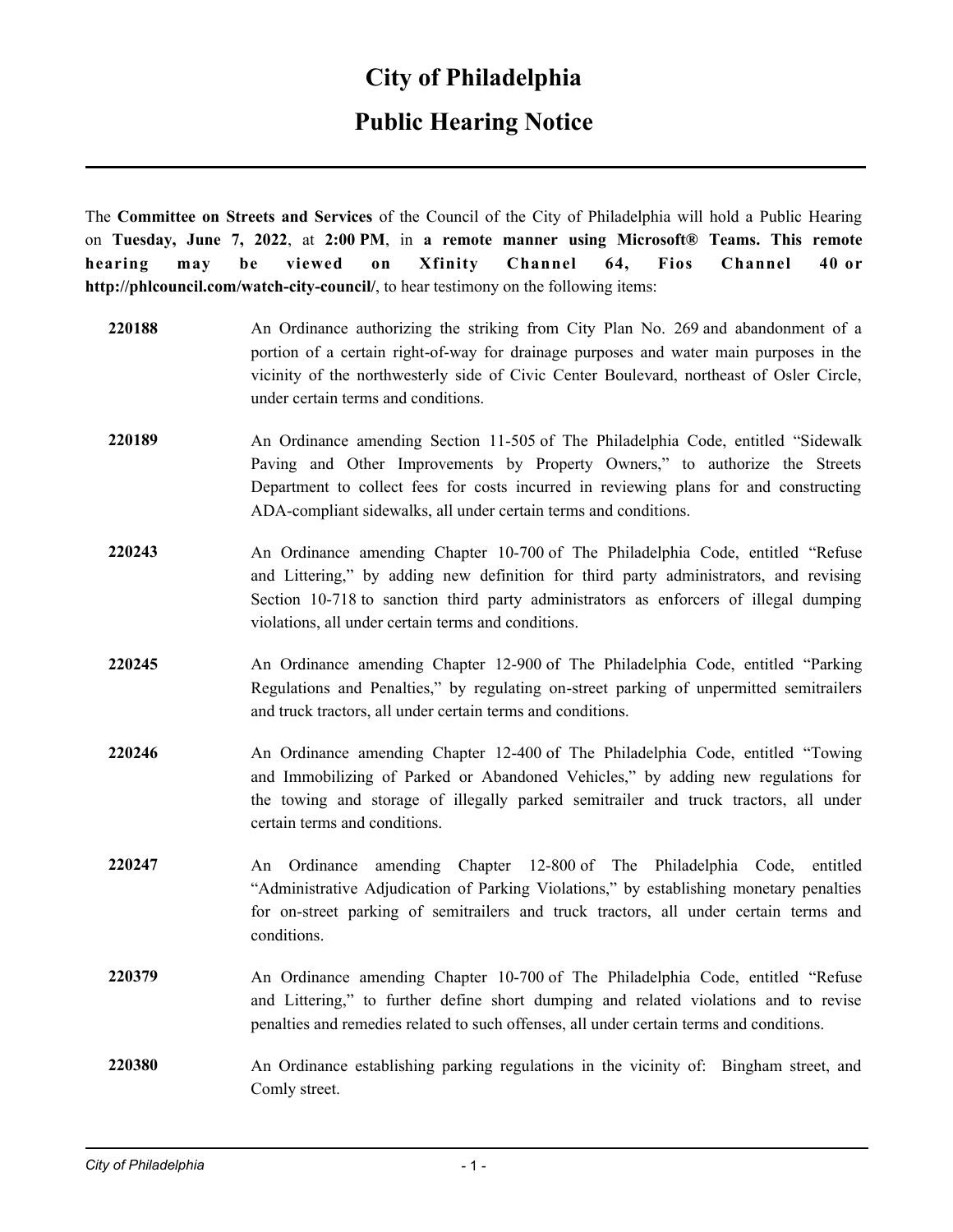#### **Public Hearing Notice**

**Committee on Streets and Services Tuesday, June 7, 2022 at 2:00 PM** 

**220381** An Ordinance establishing parking regulations in the vicinity of: Clearview street and N. Broad street. **220382** An Ordinance establishing parking regulations in the vicinity of: Lawrence street and Somerville avenue; Ashdale street and N. 2nd street; Fairhill street and Tabor road; Chew avenue and N. 5th street; Howard street and Fisher avenue; Tabor road and N. 5th street; Elkins street and N. 7th street; Somerville avenue and N. 4th street. **220420** An Ordinance amending Section 12-701 of The Philadelphia Code, entitled "Designation of Bicycle Lanes," to authorize bicycle lanes on Lindbergh boulevard between 58th street and 65th street; and making associated changes to lanes of travel within the same limits; all under certain terms and conditions. **220453** An Ordinance amending Section 12-701 of The Philadelphia Code, entitled "Designation of Bicycle Lanes," to authorize a bicycle lane on West Market street from 20th street to 23rd street; and making associated changes to travel lanes and parking regulations within the same limits; all under certain terms and conditions. **220488** An Ordinance establishing no truck parking restrictions near various locations, including: recreation centers, libraries, parks, and schools in the 9th Council District; all under certain terms and conditions. **220489** An Ordinance amending Section 2 of an Ordinance (Bill No. 180560) approved July 10, 2018, entitled "An Ordinance authorizing the revision of lines and grades on a portion of City Plan No. 250 by striking from the City Plan and vacating the legally open portion of Montour Street from Adams Avenue to Foulkrod Street, under certain terms and conditions," by extending the period for compliance with the terms and conditions stated therein. **220490** An Ordinance authorizing encroachments in the nature of a pedestrian underpass in the vicinity of 5700-30 City Avenue, under certain terms and conditions. **220492** An Ordinance authorizing the revision of lines and grades on a portion of City Plan No. 375 by placing on the City Plan a certain portion of Sixty-Seventh Street, previously stricken from the City Plan, extending southeastwardly from the present terminus of Sixty-Seventh Street, southeast of Essington Avenue, to connect with a presently disconnected portion of Sixty-Seventh Street which extends further southeastwardly to the Schuylkill River, all under certain terms and conditions.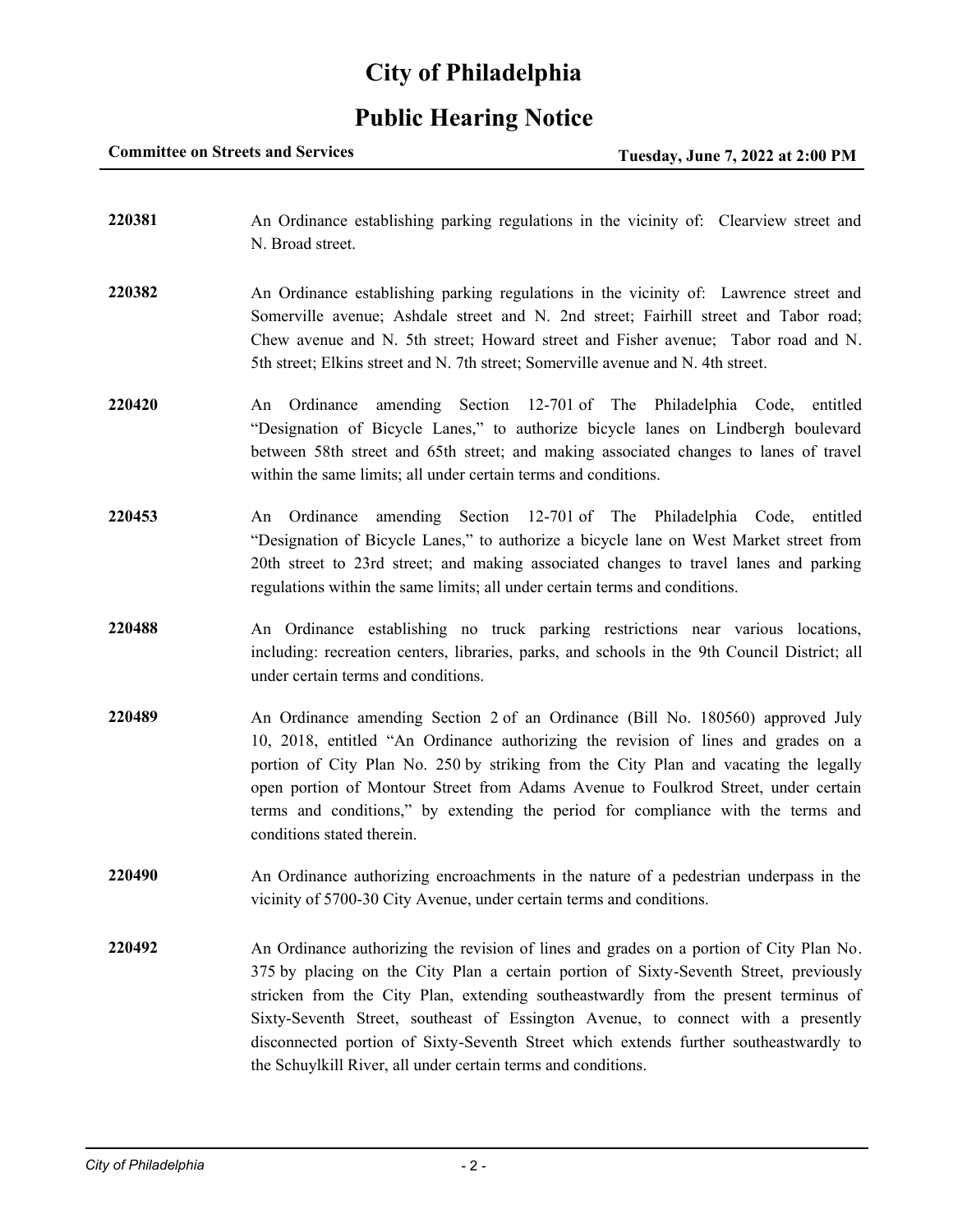## **Public Hearing Notice**

#### **Committee on Streets and Services Tuesday, June 7, 2022 at 2:00 PM**

- **220494** An Ordinance authorizing the striking from City Plan No. 97 and abandoning of a right-of-way for drainage purposes and water main purposes, in the vicinity of east of Broad Street and extending from Washington Avenue to Carpenter Street, and a right-of-way for gas main purposes, located in the vicinity of north of Washington Avenue and extending from Thirteenth Street westwardly to a terminus, under certain terms and conditions.
- **220495** An Ordinance amending Section 12-701 of The Philadelphia Code, entitled "Designation of Bicycle Lanes," to authorize a bicycle lane on Grays Ferry avenue from 34th street to Washington avenue, and making associated changes to parking regulations within the same limits, all under certain terms and conditions.
- **220500** An Ordinance authorizing an existing bulk front addition at 401-407 East Wyoming Avenue, Philadelphia, PA 19120, under certain terms and conditions.
- **220501** An Ordinance delegating to the Philadelphia Streets Department the authority to regulate the direction of movement of traffic and establish parking restrictions on certain streets within the bounded area of Wyoming avenue to 9th street to Pike street to Rising Sun avenue; all under certain terms and conditions.
- **220502** An Ordinance regulating the direction of movement of traffic on Gillingham street between Mulberry street and Tackawanna street, all under certain terms and conditions.
- **220503** An Ordinance regulating the direction of movement of traffic on Meadow street between Paul street and Frankford avenue, all under certain terms and conditions.
- **220504** An Ordinance amending Section 12-2700 of The Philadelphia Code, entitled "Permit Parking Districts," by amending the boundaries for certain permit parking districts, all under certain terms and conditions.
- **220505** An Ordinance amending Chapter 12-3000 of The Philadelphia Code, entitled "Use Of An Automated Red Light Enforcement System To Prevent Red Light Violations," by authorizing the installation of red light enforcement systems at the intersection of Front Street and Hunting Park Avenue, all under certain terms and conditions.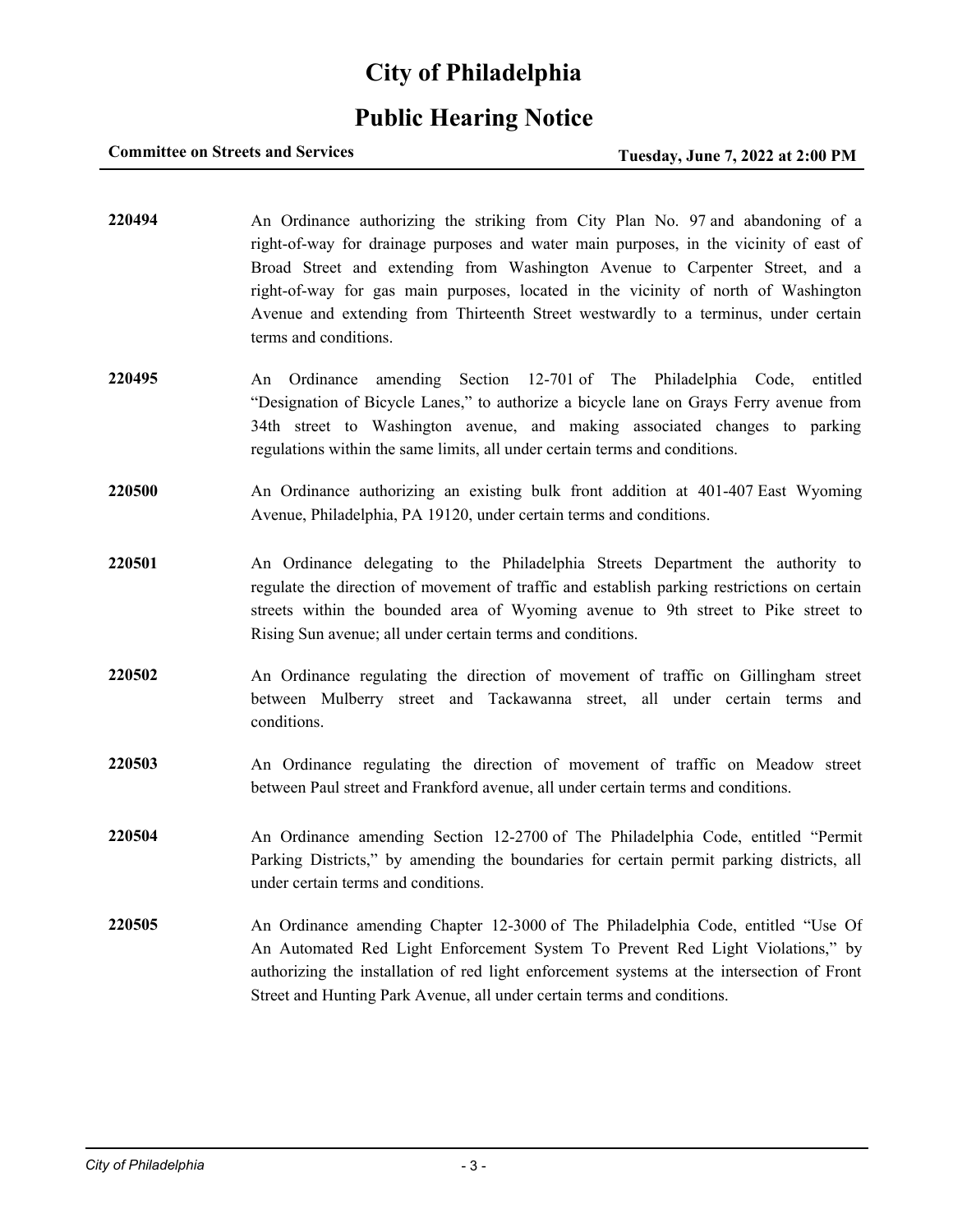## **Public Hearing Notice**

#### **Committee on Streets and Services Tuesday, June 7, 2022 at 2:00 PM**

- **220512** An Ordinance authorizing the revision of lines and grades on a portion of City Plan No. 246 by striking from the City Plan Fifty-First Street from Woodland Avenue to its terminus southeastwardly therefrom and reserving and placing on the City Plan a right-of-way for public utility purposes within a portion of said Fifty-First Street being stricken and authorizing acceptance of the grant to the City of the said right-of-way, under certain terms and conditions.
- **220513** An Ordinance authorizing the revision of lines and grades on a portion of City Plan No. 269 by relocating the curblines, reducing the cartway width, modifying the curb grades, and lowering the curb elevations of Osler Circle from Civic Center Boulevard to a terminus northwestwardly therefrom and from Curie Boulevard to a terminus southeastwardly therefrom, all under certain terms and conditions.
- **220514** An Ordinance establishing no truck parking regulations on 53rd street, both sides, between Whitby avenue and Broomall street; and on Whitby avenue, both sides, between 53rd street and 52nd street.
- **220515** An Ordinance amending Section 9-213 of The Philadelphia Code, entitled "Farmers' Markets," by adding a permissible location on Baltimore avenue, between 58th street and 59th street, all under certain terms and conditions.
- **220516** An Ordinance establishing parking regulations on Saybrook avenue, from Melville street to 46th street.
- **220517** An Ordinance authorizing the installation, ownership, and maintenance of various encroachments in the vicinity of 1 Convention Avenue, Philadelphia, PA 19104, under certain terms and conditions.
- **220518** An Ordinance amending Chapter 12-3000 of The Philadelphia Code, entitled "Use Of An Automated Red Light Enforcement System To Prevent Red Light Violations," by authorizing the installation of red light enforcement systems at the intersection of 58th Street and Baltimore Avenue, all under certain terms and conditions.
- **220519** An Ordinance authorizing the striking from City Plan No. 130 and vacating of an area for municipal purposes located at the intersection of the northeasterly side of Haverford Avenue and the westerly side of Wilton Street, under certain terms and conditions.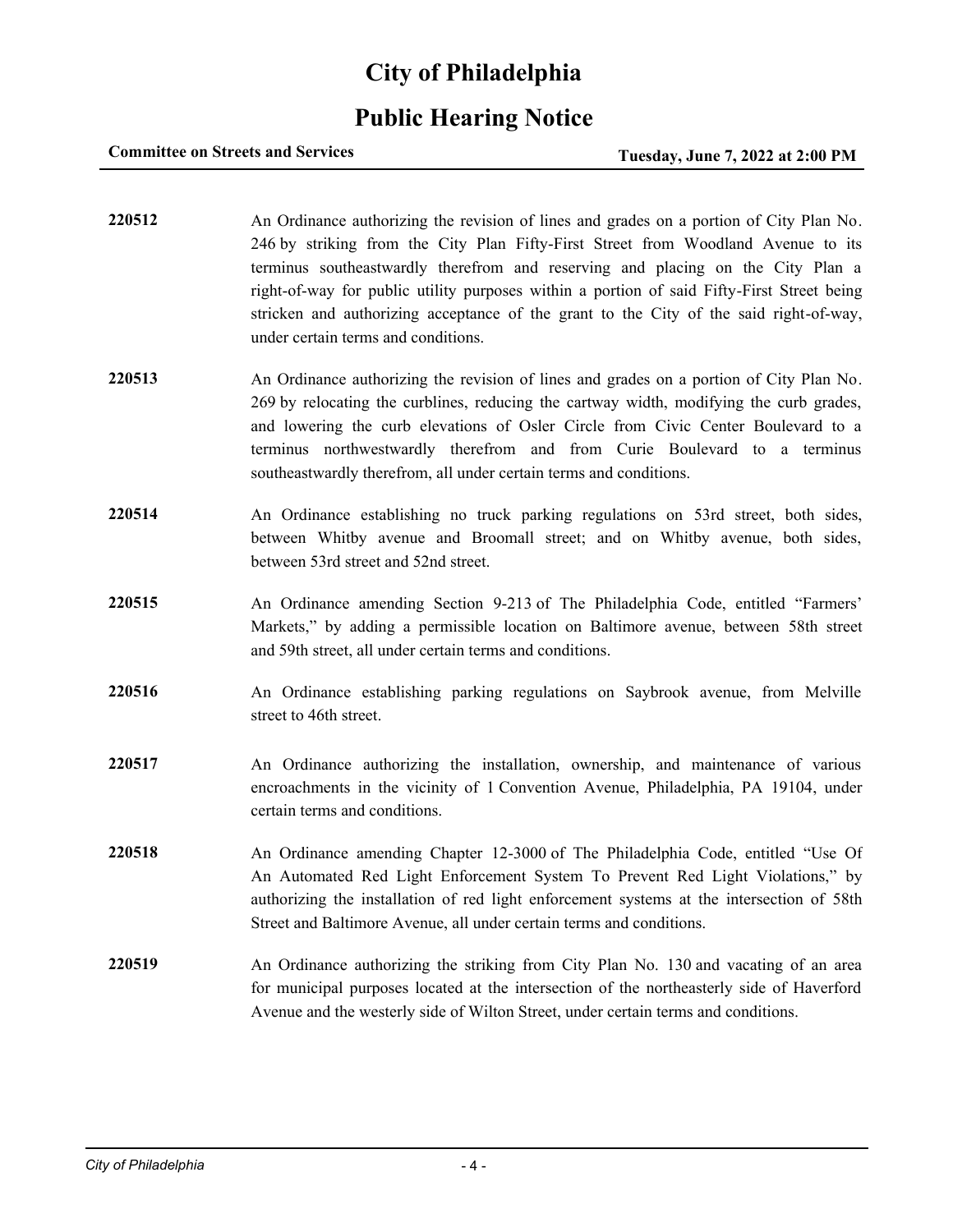## **Public Hearing Notice**

#### **Committee on Streets and Services Tuesday, June 7, 2022 at 2:00 PM**

- **220520** An Ordinance amending Bill No. 1280, (adopted June 30, 1982) entitled "An Ordinance amending Chapter 12-900 of the Philadelphia Code, entitled "Parking Regulations and Penalties," and Chapter 12-1000 of the Philadelphia Code, entitled "Parking Meter Regulations and Penalties," by, respectively, authorizing the Streets Department to establish and revise limited time parking regulations in areas expressly provided for by special ordinances, to install parking meters in areas expressly provided for by special ordinances, by increasing charges for metered parking, and by increasing penalties for violation of Chapter 12-1000; and, further, specifically designating the Center City and University City areas for the purpose of authorizing the Streets Department to establish and revise limited time parking regulations, and to designate parking meter zones, and to specifically increase parking meter fees in these areas," to revise the area constituting University City; all under certain terms and conditions.
- **220523** An Ordinance amending Section 12-903 of The Philadelphia Code, entitled "Stopping, Standing, or Parking Prohibited at Certain Times," to provide for regulation of such activity along Washington Avenue in the City of Philadelphia, all under certain terms and conditions.
- **220527** An Ordinance amending Section 9-212 of The Philadelphia Code, entitled "Newsstands," by adding provisions related to removal and relocation, all under certain terms and conditions.
- **220528** An Ordinance authorizing the relocation of the curblines of Watts Street, from Pine Street to a point northwardly therefrom, on City Plan No. 308, and the plotting on said City Plan of an area for public pedestrian use extending along the westerly side of said Pine Street and authorizing acceptance of the grant to the City of the said area for public pedestrian use, all under certain terms and conditions.

Speakers interested in giving testimony on any of these legislative matters must call 215-686-3446, or send an e-mail to david.maynard@phila.gov by 3 p.m. the day before the hearing and submit the following information:

- Full name
- Callback telephone number where you can be reached
- Identify the bill number or numbers that will be addressed

Speakers who submitted the above information within the required time frame will be telephoned during the public hearing and invited to the remote hearing. They will be given additional instructions by the Committee Chair once they are connected.